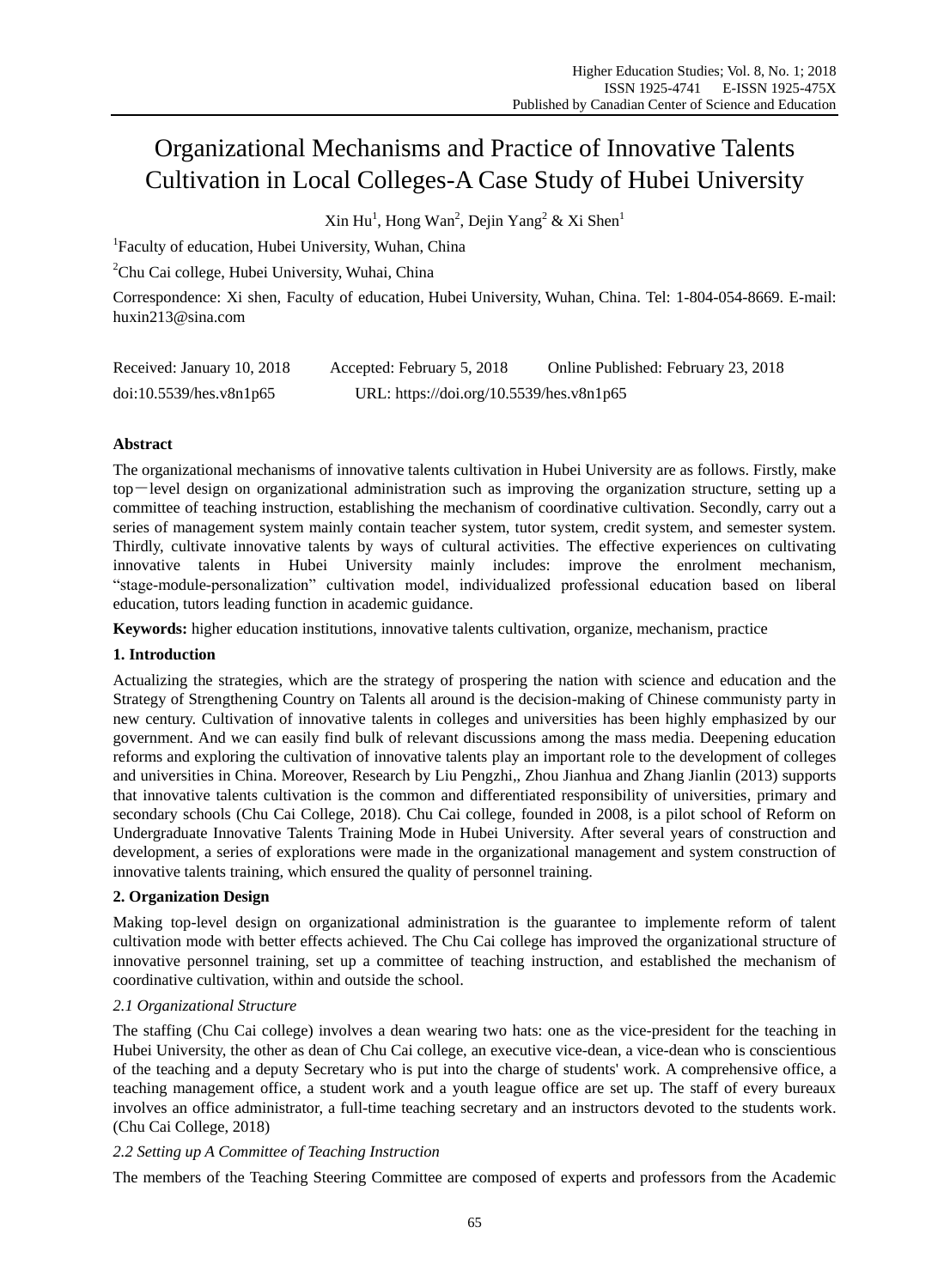Administration Office and 9 disciplinary colleges, including business school, Foreign Language Institute, liberal arts college, faculty of education, School of mathematics and computer science, etc. The chairman is the vice-president for academic affairs, Hubei University. The meeting of Committee was held regularly. To better realize the cultivation of innovative talents so that the following work is often discussed, including the discussion on the development of colleges and universities, the problem of training characteristics and target orientation, formulation of talents training scheme, excellent professional tutors selection and other work, at the meeting.

#### *2.3 Establishing the Mechanism of Coordinative Cultivation*

Collaborative innovation is a necessary path for the cultivation of innovative talents in Colleges and universities. Building the resource sharing mechanism and collaborative education system (Chu Cai College, 2018; Qiu Xueqing & Li Zheng, 2013), is beneficial to undamentally improve the quality of teaching and education in universities and to achieve the cultivation of innovative talents.

#### 2.3.1 Support from Various Departments

Actively support, Originated from the departments of school educational administration, finance, personnel, recruitment and others, has been given in the aspects of teaching arrangement, school management, each allocation and incentive funds, enrollment and so on. And the bold practice has been adopted in the segment of training mode, teaching reform, the credit system, Cultivation of Individualization and others by Chu Cai college. Not only the support but also bold practice have achieved remarkable results. (Liu & Shen, 2014; Qing Mingju, 2015)

#### 2.3.2 College Identity

The system, classified the science and art classes, is carried out by Chu Cai college. Students of Chu Cai college are involved in many colleges and dozens of major in the school. Without the exclusive teachers, the professional collage of excellent teachers and high-quality resources are needed. Given the current issue ,the relevant measures have been taken and the relevant plans and rules have been made in Hubei University. The following measures have been adopted. Firstly, improving the Course grants of the employed teachersa, taking the rewarding and incentive measures. Otherwise, the students' achievements were shared by Chu Cai collegeand theirs professional collage. Simultaneously, in order to benefit more students from the reform measures, the interaction with the professional colleges is increased.With the help of the school, the works of the pilot reform, which was involved by professional collage, were considered as assessment conten of the year-end performance.

#### 2.3.3 Social Participation

The training of innovative talents has obtained a comprehensive social support in Hubei University and it was aslo actively involved in social activities. For instance, Chu Cai institute actively sought the peers support to strengthen the dual culture so that students could get the second campus learning experience. Then, it provided funding to encourage students to study in colleges and universities at home and abroad and to take characteristic courses. Meanwhile, it demanded students to serve the society and have a hand in social practice with the knowledge that theirs have acquired. Furthermore, social Masters and famous teachers or masters were invited to the school to organize the students to participate in the activities and embed in enterprise and institution, in order to broaden the students' vision and enrich theirs experience.

#### **3. Management System**

As a pilot school to cultivate innovative talents, Chu college effectively implemented a series of management system which is different from other professional school. it implemented the pilot, explored the new road of the target, which mainly contain teacher system, tutor system, credit system, and semester system. (Liu et al., 2013, Retrieved from http://ccxy.hubu.edu.cn/xygk/xyjj.htm)

#### *3.1 Teacher System*

*The management methods of teacher recruitment in Chu Cai college of Hubei University(trial),* has been formulated to clarify these problems, including the qualifications, procedures, responsibilities and salary allowance standards of teachers. In the second place, we should make full use of high-quality resources in schools, including the distinguished teachers, the award-winners of teaching competitions, the excellent teachers in teaching evaluation, and the distinguished professors and scholars in various disciplines. Then,the policy of special management and special remuneration allowance is implemented. In addition, the college regularly organizes and selects instructors to attend academic meetings and curriculum training.

#### *3.2 Tutor System*

The following three things are done to ensure the cultivation of innovative talents. Foremost, tutor group of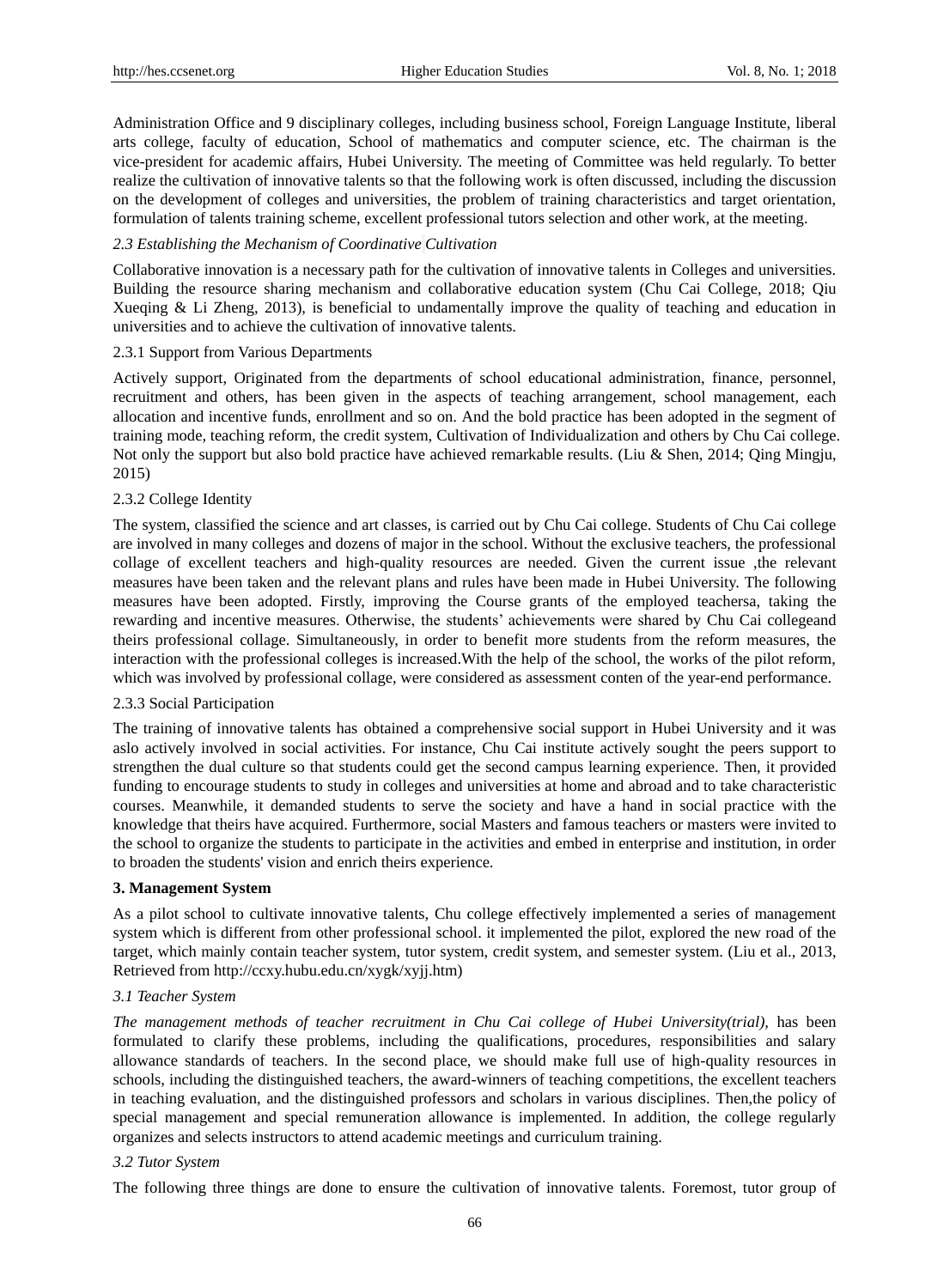freshmen was set up. Its purpose is to help freshmen quickly adapt to the life and studies in university, clarify academic direction, correct learning attitude, set up ambitious ideals and devolop good academic atmospheres. The system is implemented to request the tutors of freshmen to regularly work. Specific methods are as follows: Firstly, tutor studio was established, and a schedule that provides guidance for time arrangements was set up. Then, according to the difference between the students' professional interest and the research direction of the tutor, Chu Cai college sets up a number of groups that involves teachers and students. Meanwhile, it is relatively fixed which include the guidance time, location and object. More than anything, all two forms are accepted. One is the form that a mentor who is only associated with the students in this group, and the other is that a tutor who can be consulted by students outside the groups.

Secondly, the management methods of professional tutors was revised. *The management methods of* tutor *recruitment in Chu Cai college of Hubei University (trial),* which was promulgated in 2011, has been revised.The new management methods further clarified the responsibilities of professional tutors, adjusted the workload calculation method of professional tutor, and raised the level of remuneration. Finally, *the selection method of excellent professional tutors in Chu Cai College of Hubei University (Trial)* was published. The excellent tutors' commendation conference was held every two years, in order to establish outstanding tutors' demonstration and guidance mechanism.

#### *3.3 Credit System*

The teacher guides the students to choose the courses freely within the framework of teaching plan for the training of innovative talents. Students who want to graduate and get a bachelor's degree must complete the required credits. And they are required to complete their studies, including basic courses, general education courses and related professional courses. After completing the public basic courses, general education courses and related professional courses, students can complete their credits and complete their bachelor's degree. The students are educated for 3-6 years in Chu Cai college. The curriculum of public and general education are arranged by schools. And a few general courses are selected as elective courses, which are closely related to the First Grade Disciplines or major of students. When the credits have been completed in advance, students can graduate or enter postgraduate learning stage in advance. (Qin, 2015; Liu Jie & Shen Xi, 2014) It encourages students to earn credits by studying in other well-known colleges and universities at home and abroad. Students who entered the University in 2011 were asked to get no less than 140 curriculum credits and 20 credits in the practical teaching.

#### *3.4 Semester System*

All students are required to take part in these *semester* that also give academic credits. First of all, Some special courses have been opened for freshmen. The main purpose is to improve theirs comprehensive quality and enhance theirs ability to speak and write in English. Otherwise, the Chu Cai college organized the sophomores to carry out social investigation activities. They are required to declare the topic in advance. When it is examined through the college, the students are given funding and the graduation credits. Finally, the activity which is studying or travelling out of school and the social practices activities in summer vacation were developed. It mainly requires the sophomores and junior students to participate in these activities, including stduies of short-*Semester* in the famous universities, the academic summer camp and the professional practice.

## **4. Cultural Mechanism**

Research by Zhu Yongkun (2016)holds that all favorable educating factors in the school can be used as the content of cultural education (Qiu & Li, 2013). Cultural education refers to creating educational situations through various activities, implanting and cultivating students in an imperceptible way, so as to cultivate students' ability that consciously transform their learning knowledge into their own behavior and habits.Chu Cai college follows the guidance of "scientific theory to guide students, advanced culture to edify students, excellent models to inspire students, practices experience to cultivate students', designs and carries out cultural activities, and creates a good educational environment.

## *4.1 To Guide Ideological and Political Education with Party Building Activities*

The student Party branch launched the "I speak Party lectures" special activities, elected the best speakers from the student party members as obligation speaker of activist training and Party Constitution learning group .

#### *4.2 Guiding Students to Study Independently by Reading Activities*

There are mainly two activities which are the "book with life"and the" reading the classics, appreciating the cultural". The activity of "book with life" strengthens the students' learning consciousness through teachers' recommendation, independent reading and reading report and others. The activity of "reading classics,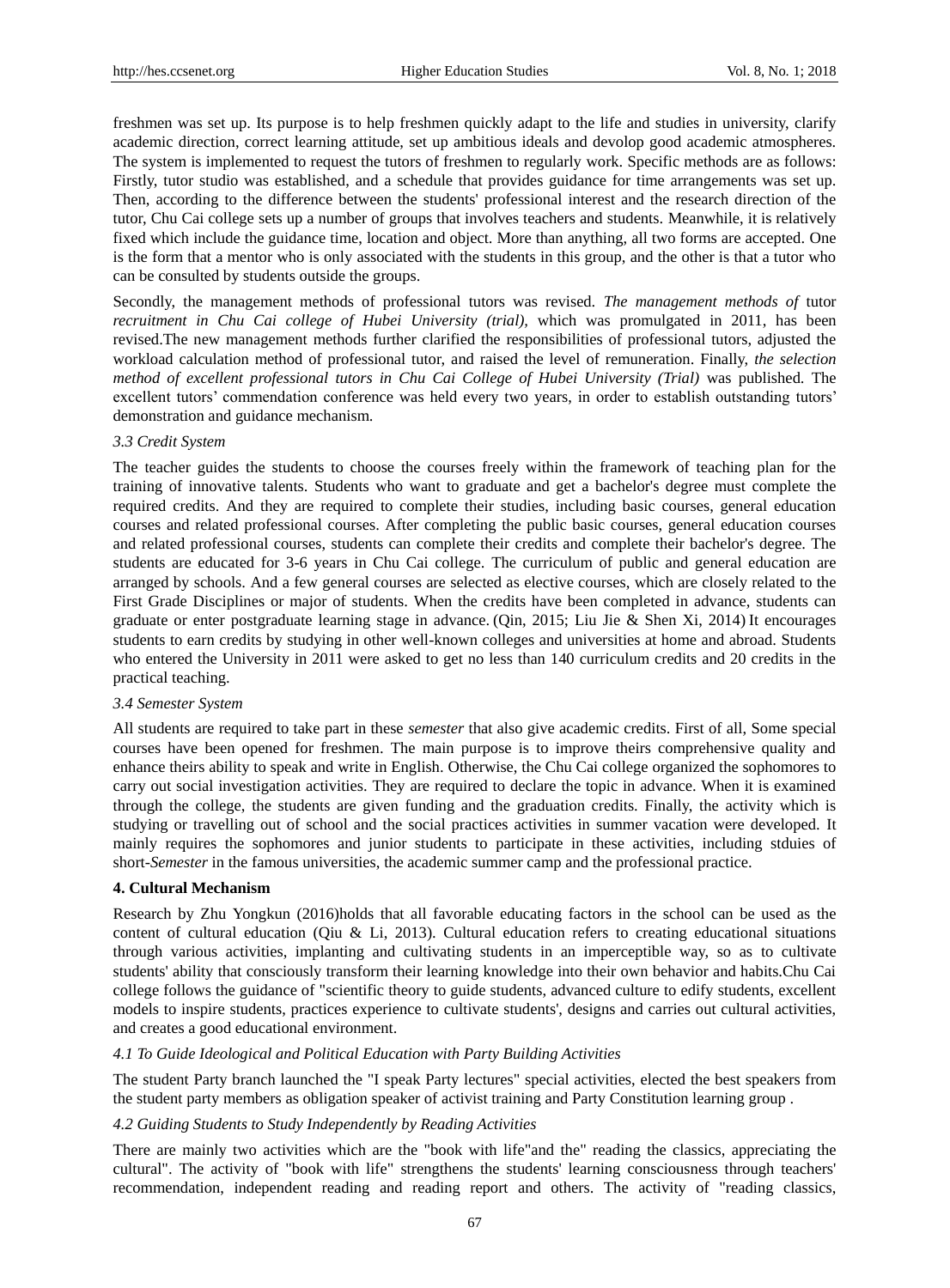appreciating the cultural "guides students to use their holidays to study classic books and write their reading experience so as to enhance the learning interest. Through reading activity guidance, students' consciousness of independent cooperation greatly enhanced. Students who major in literature, history and Philosophy spontaneously formed a learning community named "heaven", regularly developed learning and research activities, invited relevant professional teachers together to discuss academic issues, collected and edited their study and research results.

## *4.3 To Cultivate Students' Innovative Ability by Scientific Research*

On the one hand, the school encourages students to follow their tutors early into the laboratory and research group, and on the other hand, it invests funds to support students building theirs innovative team and scientific research projects. In 2015, 33 scientific research projects were established by the college, with more than 110 thousand funds. The result is that scientific research activities have promoted the improvement of students' creative ability. In 2015, the college students published more than 40 academic papers, many of which were cited in SCI, 3 people (5 people in the school) were awarded top notch innovative talents scholarships, more than 30 were awarded research and innovation scholarships, and one were awarded the National College Students' "Challenge Cup" extracurricular academic competition silver award.

## *4.4 To Promote the Unity of Students' Learning and Doing by Social Practice*

Each year, sophomore students are organized uniformity to develop the summer social survey. In the past 5 years, more than 50 practice teams have organized to conduct social surveys around social hot-spots and professional subjects, which greatly promoted the improvement of students' practical ability. In 2013, The investigation report of "Wuhan citizen's reading status" made by a student team at Chu Cai college, got the title of university student summer social practice excellent team in Hubei province, and it was reported with full page by the"Wuhan Evening News", caused widespread attention in the society.

## *4.5 To Strengthen Students Self Education by 'Student Forum'*

The Chu Cai college and the Faculty of education have launched a student forum named "Jiao Yuan Chu Cai", and the undergraduates are the main speakers of the forum. The forum combined with social practice, the scientific research innovation, Selecting and setting up a typical model and other activities are arranged the columns of outstanding students deeds, practical achievement and reading achievement. Let students as models or examples and Students who have experiences and gains of learning, practice, and scientific research to give a lecture in the Forum. It will encourage other students to study diligently by the motivating role of the example around them, and form a learning style of mutual comparison, mutual learning, mutual catching, helping and super. Since 2011, the "Jiao Yuan Chu Cai" forum has been carried out every month.

## *4.6 To Improve Students' Comprehensive Quality by Stylistic Activities*

The Chu Cai college encourages students to organize recreational activities autonomously, and gradually forms a stylistic activity system featuring "Chu Cai impression" art performance, "Midsummer Night" drama performance, "3VS3" dormitory basketball game and interesting sports meeting. These activities not only enrich the students' amateur life, but also enhance the cohesiveness of the college.

## **5. Practical Exploration**

## *5.1 The Enrolment Mechanism*

The Chu Cai college has expended enormous efforts in exploring the enrolment mechanism of innovative talents cultivation. According to the college entrance examination scores , college selects the best students to admit in advance, and makes second selections at the end of the first school year in 2011. In 2012 ,some students were selected after they enter university. A year later, the policies of moderate elimination and diversion were implemented and the other students were added by the recommendation of the professional college. Students who entered Chu Cai college in 2013 were admitted by the method, combining recruitment according to the college entrance examination scores with selection after they enter university. Freshmen are only selected from the professional college to enter the Chu Cai college in 2014.

At present, a set of scientific and effective enrolment procedure has been formed. The main advantages are shown in the following aspects: firstly, the selection time is more reasonable. It was highly valued which are the students' academic achievement, school performance and learning ability when they are recommended as candidate to add into Chu Cai college at the end of first year. Secondly, the way to sign up is now much more diverse than ever before. Students can sign up by three ways in which are self recommendation, expert recommendation, and college recommendation. Meanwhile, the methods of assessment are varied. Students must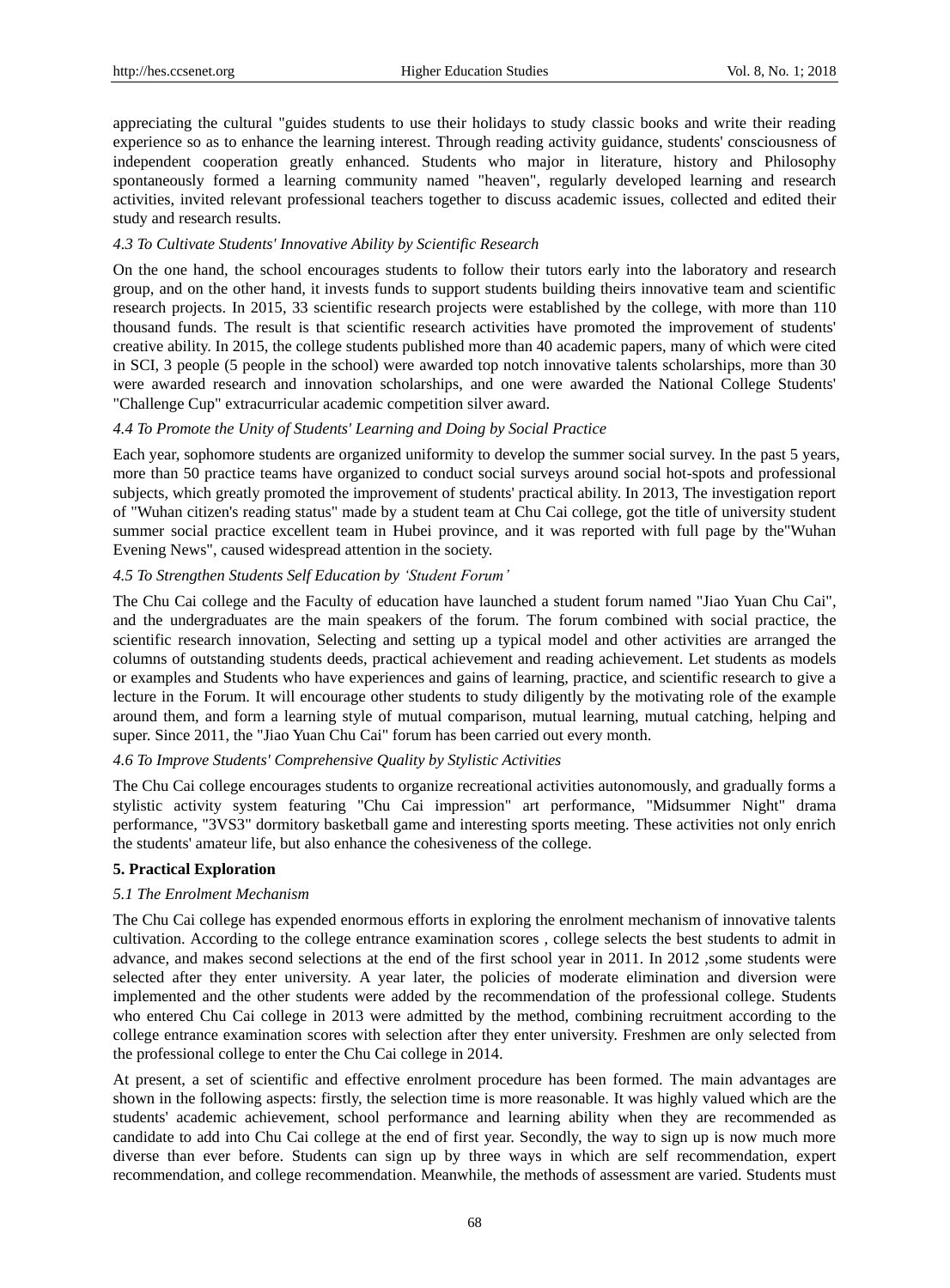participate in a comprehensive interview and written examination, such as psychological tests, structured interviews, non leadership group discussions, and other evaluation. The purpose of these tests is to assess the students' comprehensive quality, professional interest, scientific research potential , development potential and so on. Above all, the elimination mechanism is implemented A few students who do not conform to the requirements or do not adapt to the training model of the experimental class will be transferred from the experimental class to the corresponding professional classes so that the quality of all students will be guaranteed in Chu Cai college.

## *5.2 Talent Cultivation Model*

"stage-module-personalization" cultivation model is adopted to develop individualized professional education on the basis of general education. The "stage" refers to building a staged personnel training programme in order that individualized professional education based on general education is implemented. And the "module" refers to setting up a modular curriculum system with complete educational function and flexible structure. The "personalization" means that the training programs for students vary from person to person, and the training plan for the professional education stage is based on the opinions of the students and tutors.

The two subsections of "1.5+2.5" and "1+3" have been tried. First of all, the college has actively explored the "1.5+2.5" mode. In the first 3 semesters, we focus on general education, and students study 1-2 professional courses per semester which are chose by themselves per semester, so as to clarify their professional intentions gradually. From the fourth semester, students will enter the professional learning stage, and the professional tutors will play a leading role in the implementation of personalized professional education. The second pattern that is explored is the "1+3" model. Relying on the general education college, we carried out a one year general education for the Chu Cai college preparatory students, while some of extra general courses is offered by Chu Cai college. In the four years, professional education is always developed with the general education. At the end of the freshman year, Chu's college assesses the students and diverts their specialties, and formally determines the candidates for the training of innovative talents. The students' personal interests, aspirations, and special abilities are used to guide the students to determine their specialties and to be equipped with professional tutors to carry out individualized professional education.

## *5.3 Academic Guidance*

In order to promote the overall development of the students, the academic guidance mechanism is that all personnel extensively participate in the whole process is implemented, and in which the tutors play a leading role.

## 5.3.1 The Whole-Process Guidance

That is, the tutors excavated the personality of the freshmen and made individualized guidance.

First off, in the first year, we should be paid attention to these issues that is freshmen adaption question , Setting up the learning goal, planning the direction of academic development, guidance of the professional ideas and exploring the suitable learning methods, etc. The college has set up a special "tutor studio", the tutors have a fixed duty time, and students can also make an occasionally appointment with tutors. A variety of forms such as individual guidance and collective guidance, face-to-face communication and telephone or network interaction are taken. Otherwise, in order to achieve better personalization cultivation, every sophomore is equipped with a professional tutor. The differences of professional characteristics, students' personality and specialty are considered so that tutors can guide students to learn flexibly and autonomously. Students can study courses across grades, disciplines, colleges, and cross schools, and participate in scientific and technological practical activities with the guidance of tutors. In the third year, professional skills training was strengthen and students was guided to do research. It is means that students are asked to "enter the laboratory, participated project, jion the team", and publish scientific research papers, etc. We pay high attention cultivate the junior students' practical innovation ability. Above all, we focus on Senior students' professional practice, graduation thesis, postgraduate interview, career development planning and so on during their last year.

## 5.3.2 Full Member Guidance

The situation in which all people are involved in guidance is diverse,including experts and students' "face-to-face" communication, famous teachers and leaders enter the class, the two - room decentralized guidance and other forms.

1) Entering the class. For instance, the vice-president of Hubei University who wears another hat as a dean had an informal discussion with students who entered the Chu Cai college in 2013 or 2014. From the school to the college, from discipline to specialty, he introduced school development, discipline construction and faculty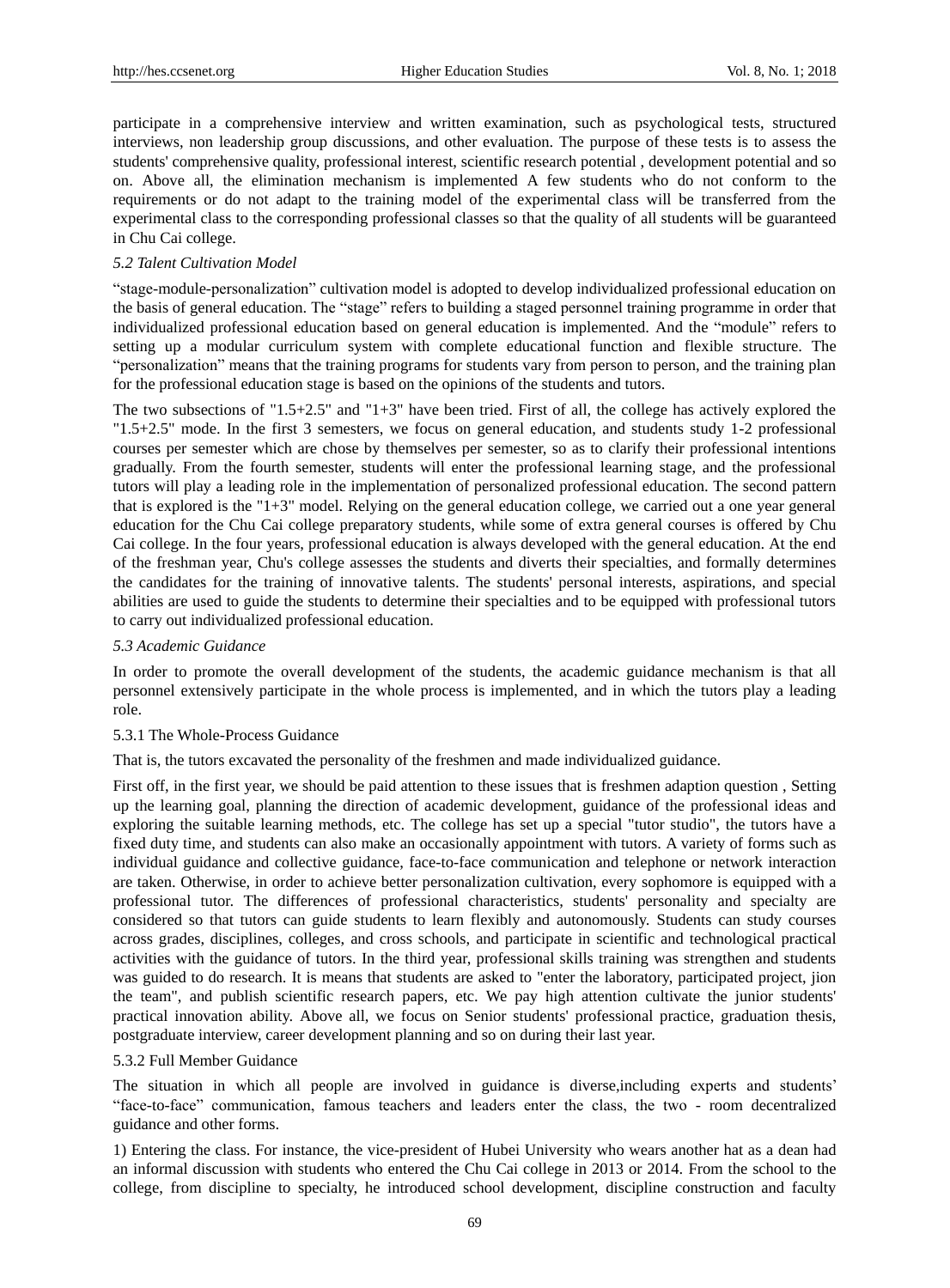strength to students, and put forward high requirements for students.

2) Professional navigation. The dean who is in charge of the teaching work from the professional college was invited to develop the major's navigation, mainly introducing the general situation and development prospects, and interacting with the students.

3) Special lecture or seminars. Famous teachers, experts, and outstanding alumni are invited to give lectures. Students are encouraged to do research study, active practice and technological innovation. In order to enable students intuitively feel on the application of high technology in the industry, the college organized students to visit and study in Wuhan cigarette factory, organized students to visit the production workshop ,and the Alumni as senior executives are invited to give special reports. Recently graduates Zheng Di was invited to give a lecture for Chu college students and encourage them to do scientific research. (Zhu, 2016, Retrieved from http://ccxy.hubu.edu.cn/info/1006/3624.htm)

4) To conduct learning guidance in teaching and daily management. The staff from teaching office and the students' work office in the college are required to do well in the management and service, are consulted by students to provide the learning, life, and psychological guidance, answered questions for the students , and are asked to do well in the system of study style management, academic warning, and so on.The class teachers, the tutors and the teaching secretaries cooperate closely in order to get the students' dynamic information in time.

5.3.3 Omni-Directional Guidance

It covers all aspects of students' Ideological and moral character, subject specialty, scientific research innovation, promotion and employment, mental health and so on.

1) Guidance of moral character. The Chu Cai college concerned with the growth of the students, helped the students to set up a great ideal and motivated the students to become successful. These guidance help students to understand and adapt to the model of innovative talents cultivation, to understand themselves correctly, and to scientifically formulate learning and life planning.

2) Guidance on subject major. It helps students to pay more attention to the study on professional basic courses and general education courses by guidance from all sides, to lay a good professional foundation, to understand the research direction, development and social needs of the subject, and guides the students to make a personalized training plan.

3) Guidance on scientific research innovation. We guide students to do scientific research, cultivate students' ability in scientific research and innovation, and guide students to participate in competition and innovative practice activities at various levels.

4) The guidance on employment and take part in the entrance exams for postgraduate schools. Students with academic potential are encouraged to take part in the entrance exams for postgraduate schools, and to continue their study. We should improve the guidance in terms of students career choice ideas, and help the students to get employment or start a business.

5) Mental health counseling. To Concern about students' amateur life and mental health, to guide students to arrange their study and life, and to help students develop good habits and enjoy study life at the University.

## **Reference**

- Chu Cai College, Hubei University. (2018, February 5th). College introduction. Retrieved from *http://ccxy.hubu.edu.cn/xygk/xyjj.htm*
- Chu Cai College, Hubei University. (2018, February 5th). organizational structure. Retrieved from *http://ccxy.hubu.edu.cn/xygk/jgsz.htm*
- Chu Cai College, Hubei University. (2018, February 5th). Zheng Diwei, a graduate, was invited to take part in the "senior as a leader" and to make a speech.Retrieved from http://ccxy.hubu.edu.cn/info/1006/3624.htm
- Liu Jie & Shen xi (2014). The exploration and practice of improving undergraduates' autonomous learning ability. *The education of innovative talents, 1*, 66-69.
- Liu Pengzhi, Zhou Jianhua & Zhang Jianas lin (2013). Research on Integrally Constructing the New Training Mode of Innovative Talents in Colleges and Schools and Its Practice. *Educational research, 1, 58*-64.
- Qin Mingju (2015). Exploration and practice of the innovative talents cultivation in provincial colleges and Universities. *Contemporary Continuing Education, 6*, 76-78&82.
- Qiu Xueqing & Li Zheng (2013). Innovating the sharing resources mechanism and building a cooperative